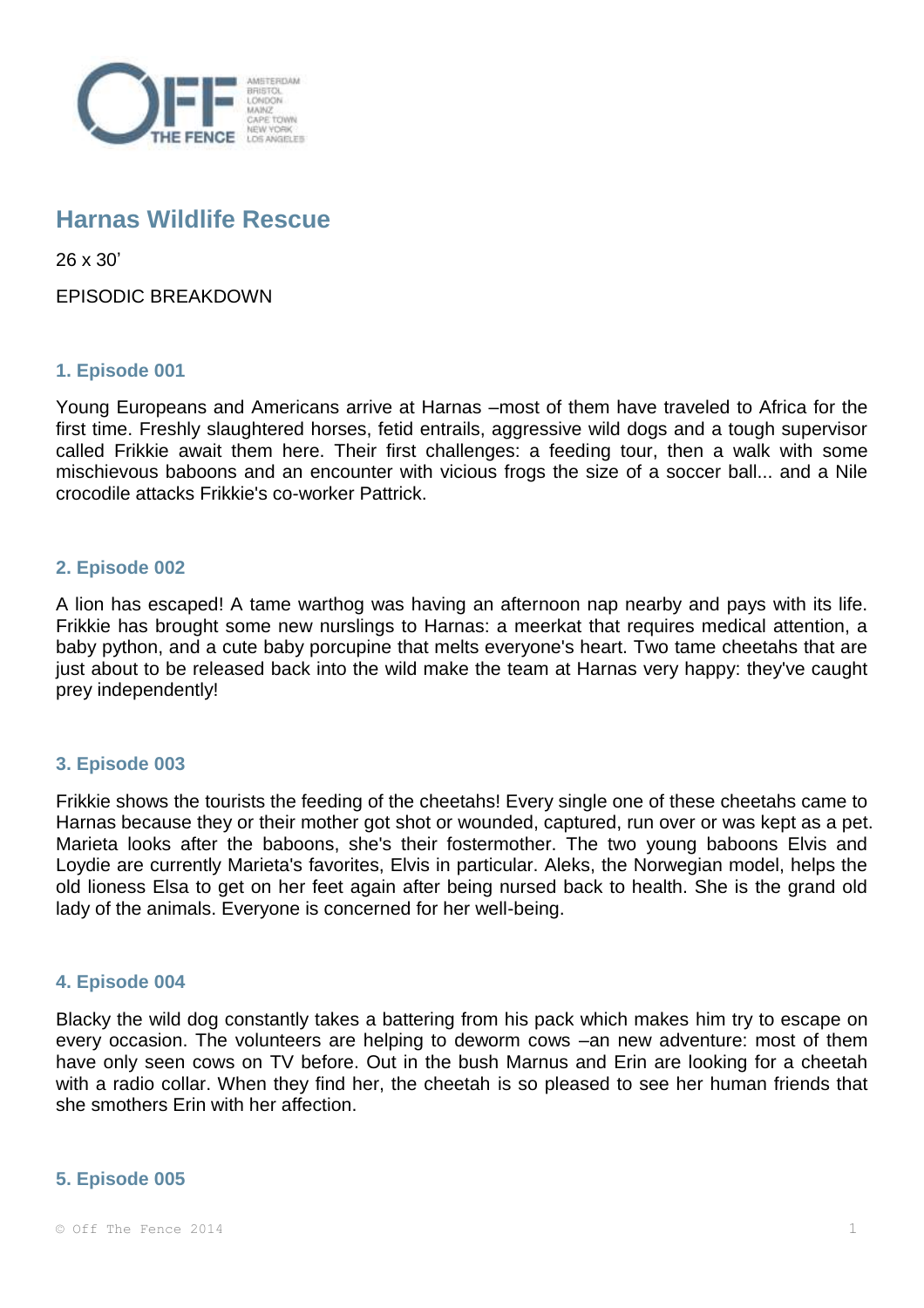Ostracized by his pack, Blackythe wild dog has staged another successful escape. Frikkie lures him back into the enclosure. A young volunteer learns how to feed a Nile crocodile without being devoured herself. Gentle-natured hyena Gumbi is stroked like a dog by Marieta, the founder ofthe rescue camp, and Willie, the smartest vervet on earth, keeps Esben and his team busy for a whole afternoon.

## **6. Episode 006**

One of the cheetahs has been kept separate from humans for month and trained to prowl on his own. Now his big day has come: he is stowed in a crate, taken to a nature reserve far from Harnas and released into the wild. Frikkie has fun giving the volunteers a hard time: he teaches them to ride the stubborn Namibian horses without a saddle –and that doesn't always go smoothly.

# **7. Episode 007**

Workers from the neighborhood have taken one of the strangest African mammals to Frikkie: an armored pangolin. It is hurt and needs medical attention, posing a strange challenge for the vet. Satellite data shows that the cheetah released into the wild is not moving any more. A search party goes out to find him. They discover a few isolated huts and a farmer who has shot the cat because it's gotten too close to his cattle.

## **8. Episode 008**

For many volunteers, the highlight of their stay is a trip into Bushmanland –the almost deserted wilderness north of Harnas. They spend their first evening under a two thousand year old baobab tree. Lydiane, a young realtor from Canada, meets some long-standing residents of Harnas: Tom the wild dog and his buddy Jerry, a domestic dog, the two caracals Zenzi and Tammy –and Popeye, the blind eagle owl.

#### **9. Episode 009**

On their trip into Bushmanland, a cobra interrupts the volunteers while they are getting ready for the day. After crossing a lake in their land rover they end up withthe bush people who teach them to cook roots and hunt with a bow and arrow. Back at Harnas, the guileful caracal babies have to be inoculated and fed. At night Frikkie and blond-haired Annika from Germany establish contact with their two favorite lions outside the farm.

## **10. Episode 010**

During a walk with the lions a rainstorm rages. Soon vast areas of the farm are under water. The wild squirrels in their underground holes catch pneumonia or drown. Lasse, Frikkie, and Marieta do all they can to attend to them. Frikkie sets free a six foot vicious python. Then he grills the volunteers one last time before they leave the farm, encouraging them to think about what really matters in life.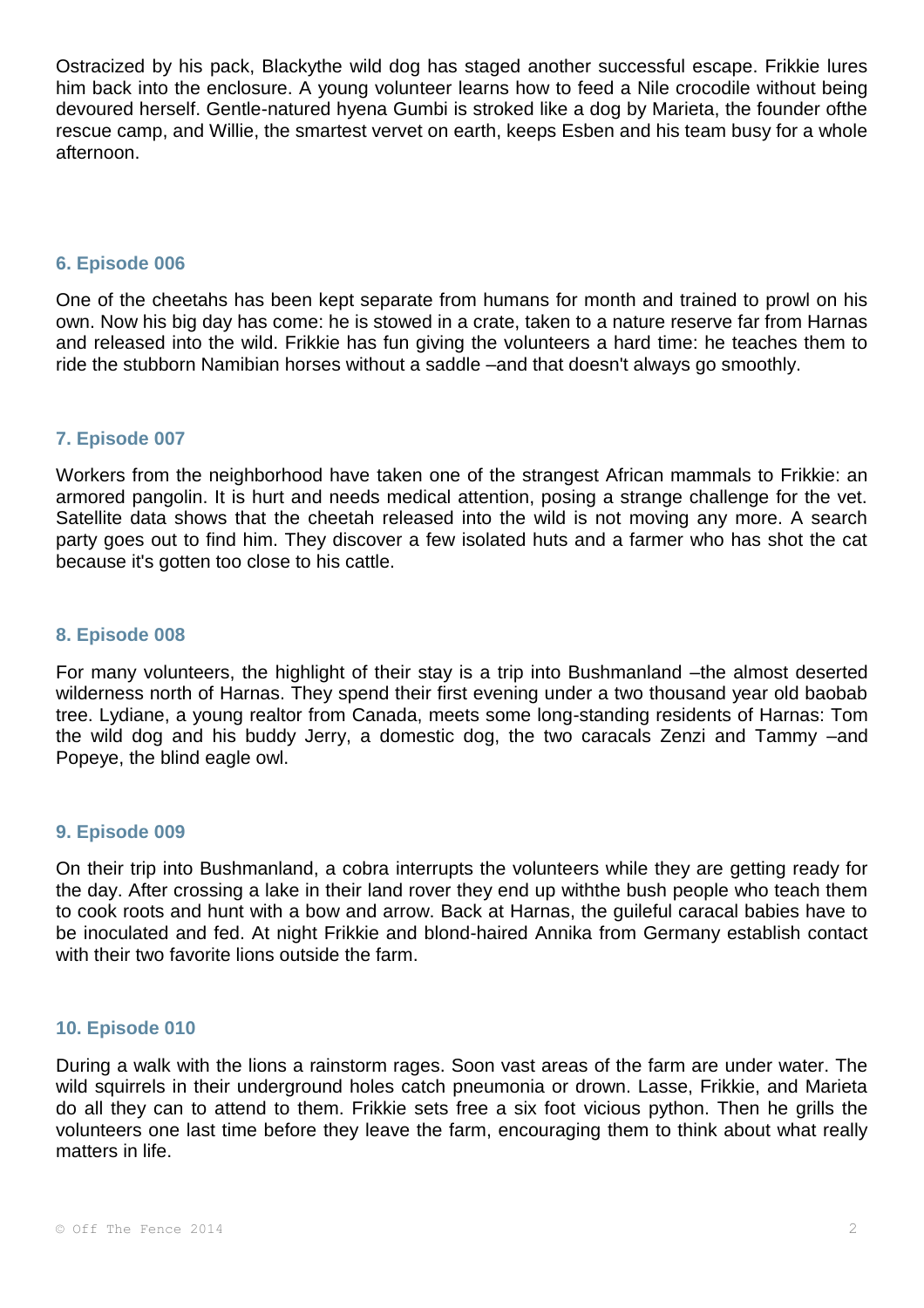#### **11. Episode 011**

New volunteers arrive at Harnas. To get them into the mood they are told to cut up donkey carcasses into bite-sized snacks. Cheetah Pride turns out to be an excellent hunter, and Harnas' founder Marieta recounts raising more than 100 baboons in her own bed.

## **12. Episode 012**

Frikkie tries his hand at some dental treatment: in a lion's mouth, with a stick –and without anesthetics! The young baboons meet some termites, while the baby caracals get introduced to the vet's injection needle, and wild dog Tom has to accept that escape attempts from Harnas are futile.

#### **13. Episode 013**

Young lioness Martha and her four brothers discover their hunting instinct: they kill a warthog. Two baby pet cats learn to bottle-feed, the cheetahs enjoy some grooming, and a banded mongoose gets some treatment for its injured leg.

## **14. Episode 014**

Two baby meerkats are brought to Harnas, and immediately go to battle against feeding worms, rabbits, and turtles. Farmers tell the team at Harnas that wild dogs have been stalking and killing their cows. To prevent them from being shot Frikkie sets traps.

#### **15. Episode 015**

An orphaned wild dog is to be integrated into a pack, a wayward leopard is moved into a new enclosure, while some members of the team are looking for insects to provide food for the bateared dogs.

# **16. Episode 016**

Schalk persuades a farmer not to shoot the wild leopard on his land, but to let a team from Harnas trap him. The female leopard is expecting a litter. Another farmer reports trouble with a cheetah.

# **17. Episode 017**

The 30 horses at Harnas are given the full treatment: they are washed, checked for ticks, and small injuries are dealt with. Pride, the female cheetah, has gone missing from the 30 square mile Lifeline enclosure.

#### **18. Episode 018**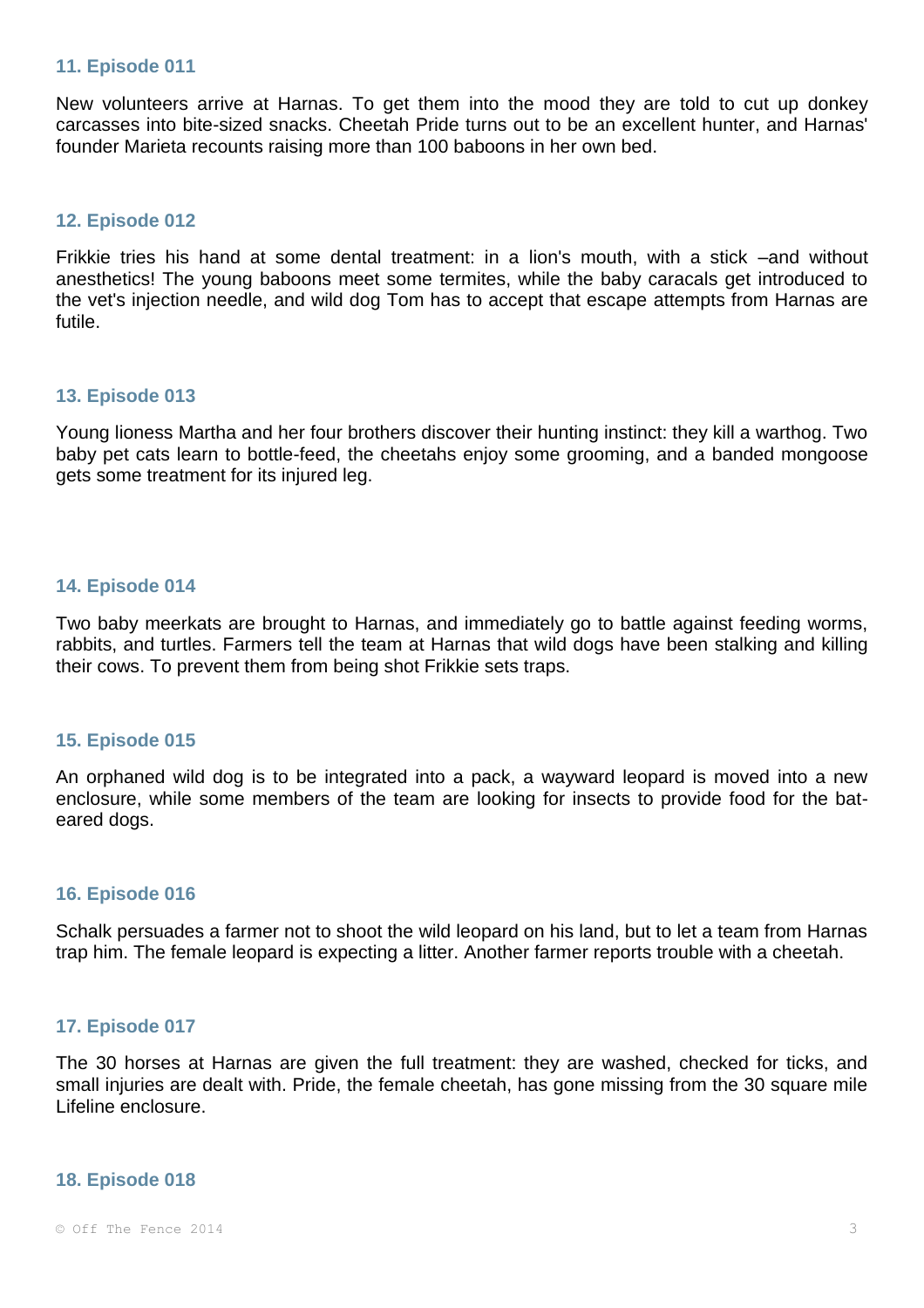Alarm in the caracal enclosure! The offspring of a female caracal has escaped and can't be found. In the meantime Losa the leopard is moved into her own enclosure. She came to Harnas from a private zoo.

## **19. Episode 019**

A herd of almost sixty baboons is having a meal in one of the open-air enclosures. Jo is feeding a banded mongoose with milk as every attempt to get it used to meat has failed so far.

#### **20. Episode 020**

Five lions receive medical treatment. Good news of Tom: after several setbacks the hand-reared wild dog has finally been accepted by the pack.

## **21. Episode 021**

Four small leopards are born at Harnas, while the wild dog pack has managed to dig their way to the monkeys.

## **22. Episode 022**

A wild cheetah has escaped. Schalk brings a litter of wild dogs to Harnas, and for caracal Tammy a new chapter is about to start: she is to be released into the wild.

#### **23. Episode 023**

The tame cheetah Pride lives in the Lifeline enclosure. She has been fitted with a radio collar, and is regularly tracked via satellite. Proudly she presents her prey: a freshly hunted springbok. A monitor lizard has made himself comfortable between 19 wild cheetahs.

#### **24. Episode 024**

One of seven cheetahs living in the enclosure near the built-up area of the farm is about to be released. The four baby leopards born a few days ago at Harnas are washed and fed regularly.

## **25. Episode 025**

A three-legged jackal is fitted with a radio collar for his imminent release. 27-year-old Geuters, the granddad among the cheetahs, has died. At the next moment a small sensation delights the team at Harnas: a female cheetah arrives –a truly fortunate coincidence!

#### **26. Episode 026**